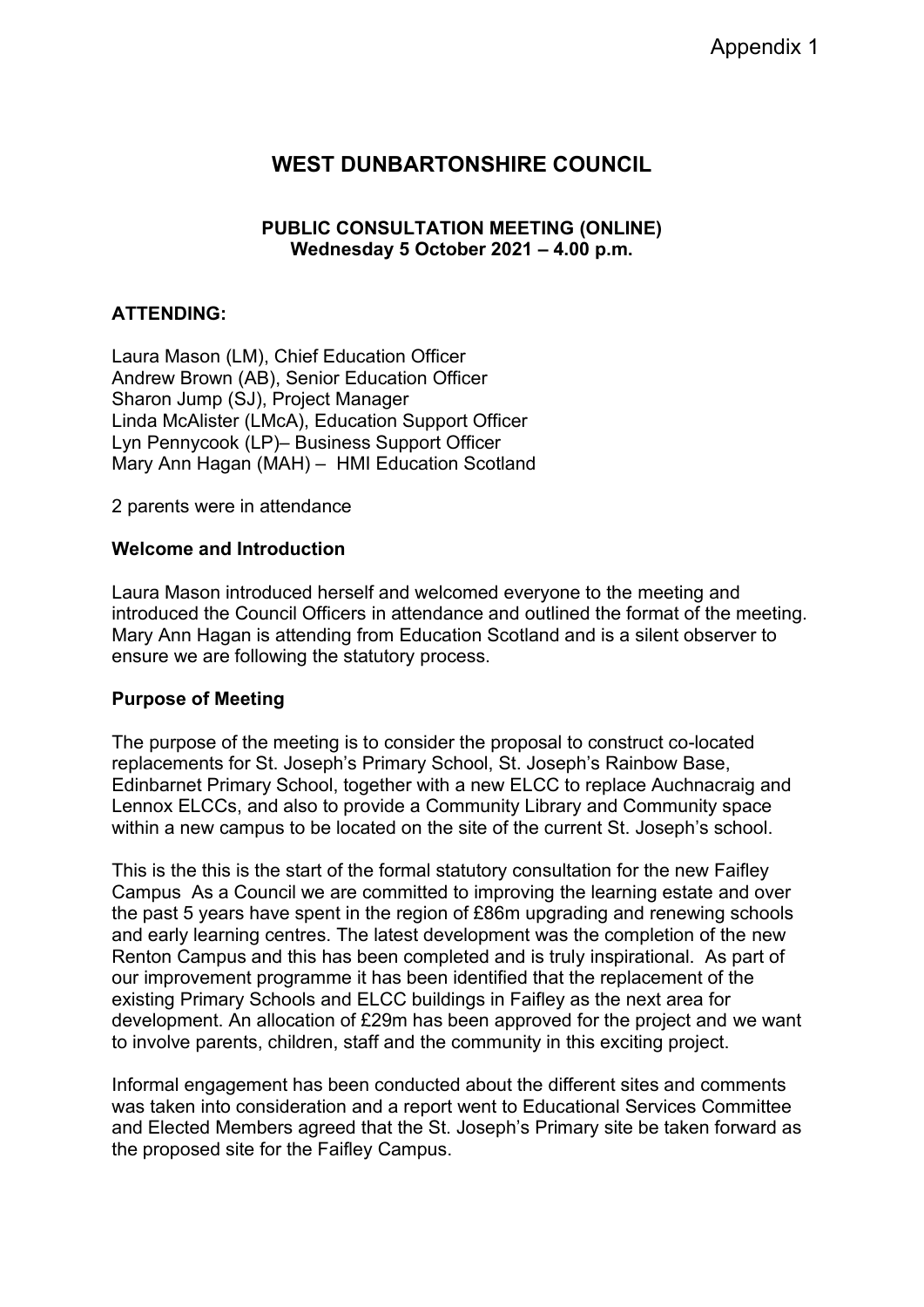As the proposal is altering the education within the Faifley area we are commencing the statutory consultation process and this provides an opportunity for interested parties to feed in their views.

### **Format of the Meeting**

Laura Mason confirmed that Andrew Brown would give a presentation outlining further details on the proposal, the consultation timeline and the next steps. At the end of the presentation there would be an opportunity for those attending to ask questions.

## **Presentation**

Andrew Brown gave a presentation outlining the site selection and how the St. Joseph's site was selected following an Options Appraisal exercise, how we will work together and the wider process of engaging parents, children and community, how the building will be developed to maximise energy efficiency and make the building as efficient as possible, the education benefits the new development will bring, and our proven track records on previous builds including the Bellsmyre Campus which opened in 2016, and the Balloch Campus which opened in 2018.

Linda McAlister outlined the consultation process and timeline, and the ways in which people can take part in the statutory consultation.

Sharon Jump provided details on the next steps from the design stages to the construction stages and provided details of the indicative timescales which would mean the new Campus opening around December 2025.

### **Questions**

Laura Mason opened the meeting for questions from those in attendance.

Question - My son is current in St. Joseph's Rainbow Base and I understand choosing the site was based on value for money and the best place, but I have concerns about the disruption the noise will cause children through the building process. Children in the Rainbow Base may struggle with the noise.

LM – This was a similar concern from parents for the Renton Campus as it also has a Base. We have strategies for this and can use the expertise gained from Renton and how they coped. We will also have discussions with parents on this and would want children to see what is happening with the build and will work with parents to reassure them and the Head Teachers will be available to talk to them about the process.

Question– The site has a lot of grass which can get very marshy/boggy. Will there need to be added budget to make the ground suitable?

SJ – Work has been ongoing since August and a site investigation has been undertaken. It was reported back that the ground condition was of a good standard.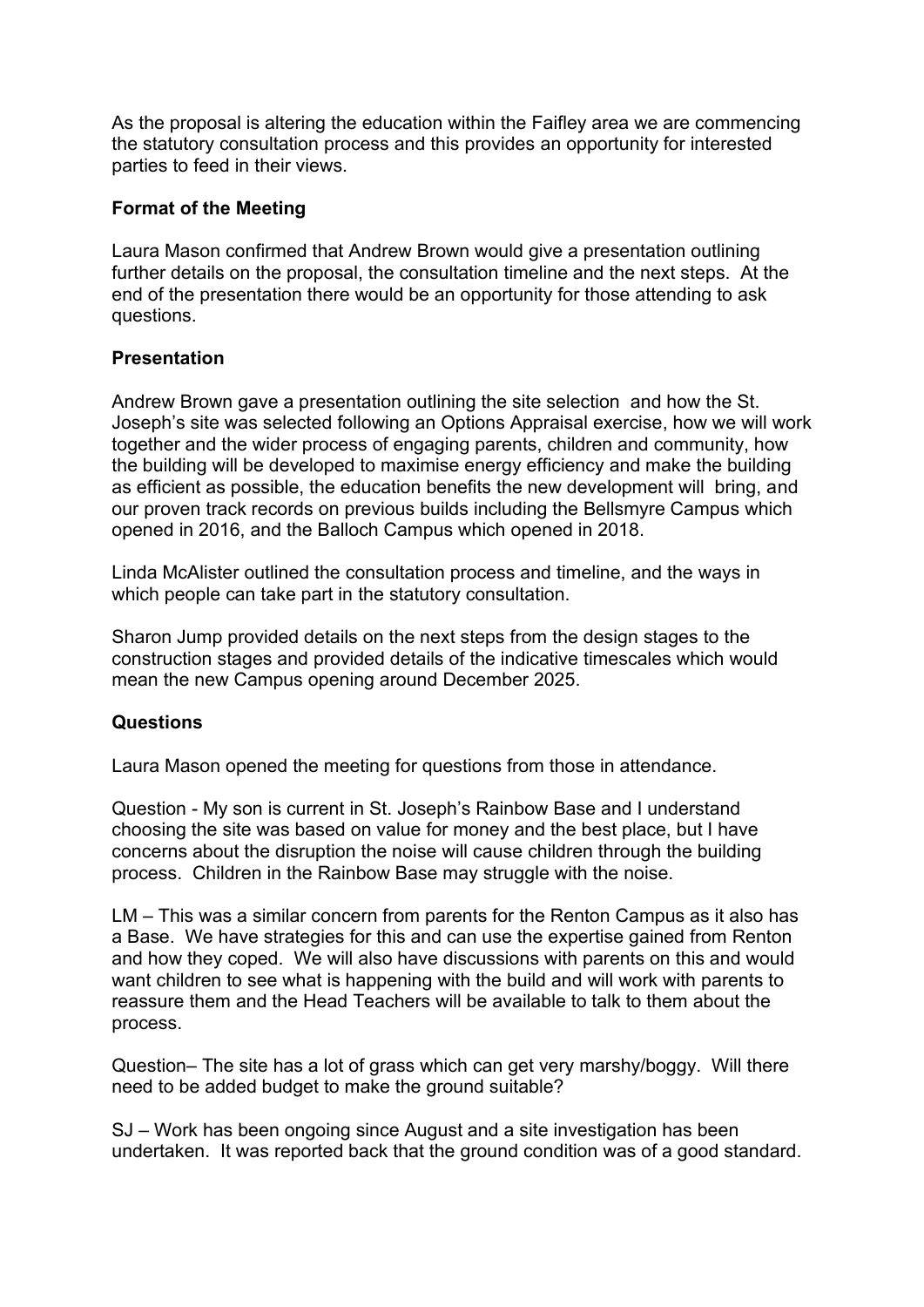The condition of the ground will also be factored into the overall design of the building.

Question – Will the Trim Trail be affected by the building construction and will it be incorporated in the new school?

LM – We want to maximise the use of outdoor space in the new campus, and whether that would be the Trim Trail or something better at this time we are not in the position to say.

SJ. I will take this point back to the Site Team to see whether it will be available during the construction of the new build.

Parent – If Trim Trail replaced by something better that would be good, but would like to be able to use this during the construction.

Question – Concern in relation to noise disruption for children during the built. Would have thought Cochno more beneficial for outdoor area. Marshy conditions at St. Joseph's and how does Edinbarnet compare to this. Faifley Road is quite narrow, concerns about parking on Faifley Road. Will children be in the same building but different schools?

LM - The site was chosen by Elected Members and a copy of the report which went to Educational Services Committee on 9 June 2021 will be made available on the consultation page. The information about Edinbarnet is covered in the report. Traffic questions come up at every site and there is money within the capital budget to accommodate what has to happen to improve traffic.

SJ – A full traffic management survey will be undertaken and there is funding to upgrade paths and roadworks.

Laura Mason thanked everyone for attending and encouraged everyone to make comments through survey, email letter, phone or informal chat. Representatives from Education Scotland will be having planned visits with schools and early learning childcare centres, and there will be more engagement to come. The final report and recommendations will go to Educational Committee Services in March 2022.

The record of this meeting will be made publicly available and a copy of the presentation will also be available online.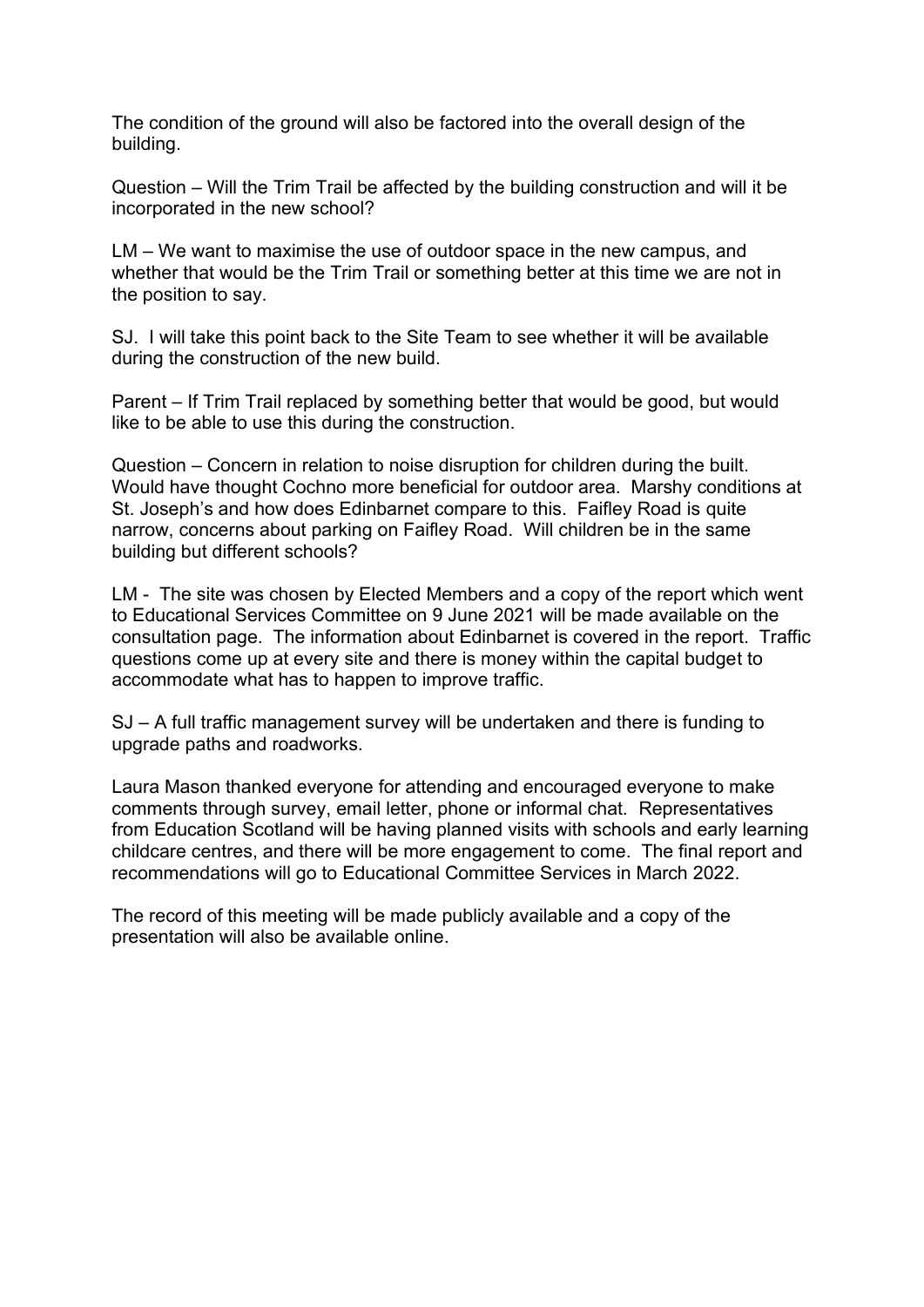# **WEST DUNBARTONSHIRE COUNCIL**

### **EVENING PUBLIC CONSULTATION MEETING Wednesday 5 October 2021 – 7.00 p.m.**

### **ATTENDING:**

Laura Mason (LM), Chief Education Officer Andrew Brown (AB), Senior Education Officer Sharon Jump (SJ), Project Manager Linda McAlister (LMcA), Education Support Officer Lyn Pennycook (LP) – Business Support Officer

9 members of the public and 2 staff members were in attendance

#### **Welcome and Introduction**

Laura Mason introduced herself and welcomed everyone to the meeting and introduced the Council Officers in attendance and outlined the format of the meeting. Mary Ann Hagan is attending from Education Scotland and is a silent observer to ensure we are following the statutory process.

### **Purpose of Meeting**

The purpose of the meeting is to consider the proposal to construct co-located replacements for St. Joseph's Primary School, St. Joseph's Rainbow Base, Edinbarnet Primary School, together with a new ELCC to replace Auchnacraig and Lennox ELCCs, and also to provide a Community Library and Community space within a new campus to be located on the site of the current St. Joseph's school.

This is the this is the start of the formal statutory consultation for the new Faifley Campus As a Council we are committed to improving the learning estate and over the past 5 years have spent in the region of £86m upgrading and renewing schools and early learning centres. The latest development was the completion of the new Renton Campus and this has been completed and is truly inspirational. As part of our improvement programme it has been identified that the replacement of the existing Primary Schools and ELCC buildings in Faifley as the next area for development. An allocation of £29m has been approved for the project and we want to involve parents, children, staff and the community in this exciting project.

Informal engagement has been conducted about the different sites and comments was taken into consideration and a report went to Educational Services Committee and Elected Members agreed that the St. Joseph's Primary site be taken forward as the proposed site for the Faifley Campus.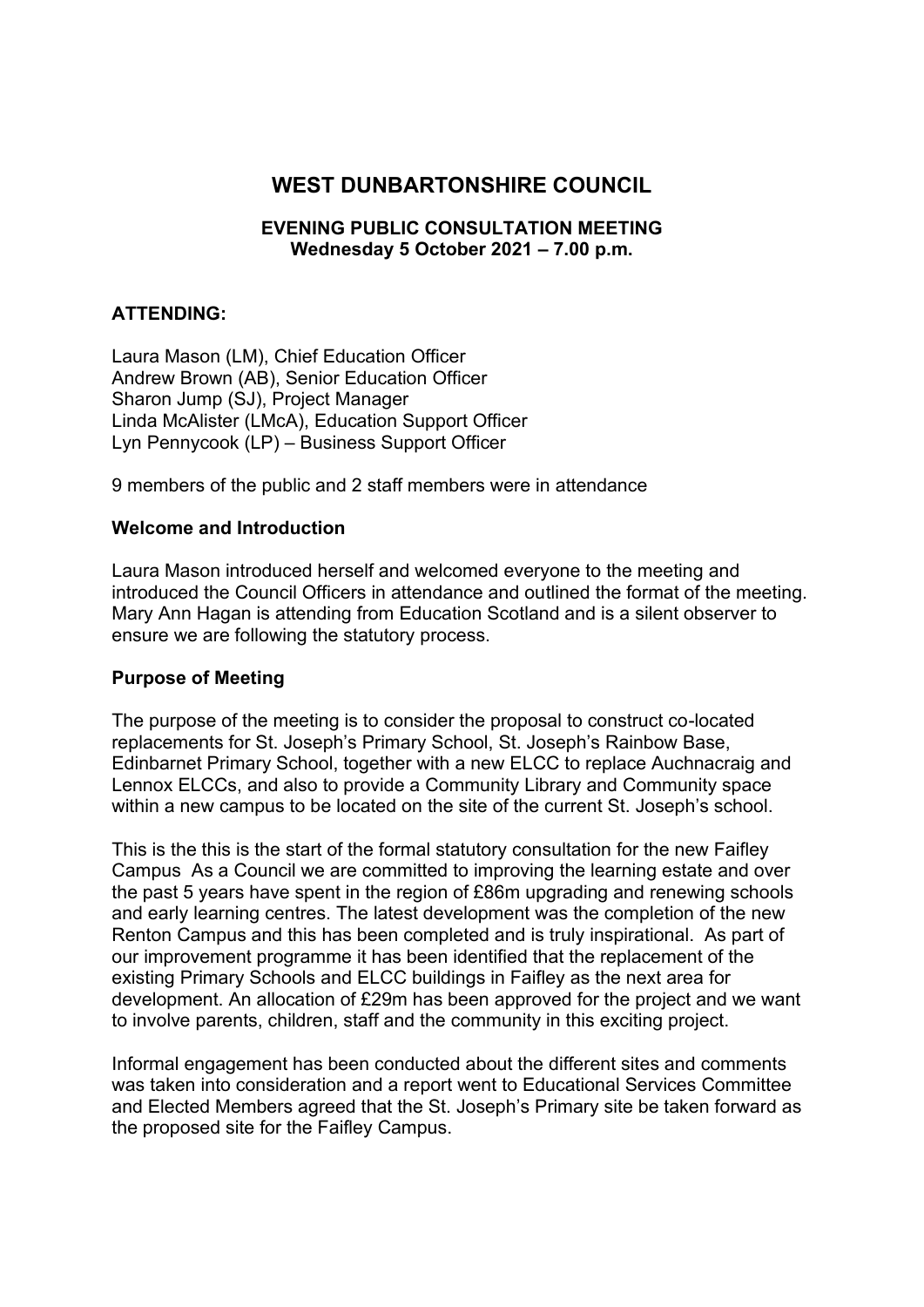As the proposal is altering the education within the Faifley area we are commencing the statutory consultation process and this provides an opportunity for interested parties to feed in their views.

### **Format of the Meeting**

Laura Mason confirmed that Andrew Brown would give a presentation outlining further details on the proposal, the consultation timeline and the next steps. At the end of the presentation there would be an opportunity for those attending to ask questions.

## **Presentation**

Andrew Brown gave a presentation outlining the site selection and how the St. Joseph's site was selected following an Options appraisal exercise, how we will work together and the wider process of engaging parents, children and community, how the building will be developed to maximise energy efficiency and make the building as efficient as possible, the education benefits the new development will bring, and our proven track records on previous builds including the Bellsmyre Campus which opened in 2016, and the Balloch Campus which opened in 2018. Andrew Brown confirmed that this would be a tandem build meaning that the children remained within their current school and would only be moved to the new building when this was ready and then the other establishments would be demolished.

Linda McAlister outlined the consultation process and timeline, and the ways in which people can take part in the statutory consultation.

Sharon Jump provided details on the next steps from the design stages to the construction stages and provided details of the indicative timescales which would mean the new Campus opening around December 2025.

### **Questions**

Laura Mason opened the meeting for questions from those in attendance.

Question – Where will Skypoint be located, will it be in one building for community/school use? How can you ensure security in the building as there is already a high level of vandalism in this area?

LM – Security and safety will be built into the design and there will be measures in place to keep areas separate.

Follow up Question- How will this be monitored during night use and there are groups in school. Both Skypoint and Auchnacraig were vandalised over the summer.

LM – Envisage the community element for use of the building will be separate rooms for use at night and not in the heart of the school. All schools are open to the public for booking rooms, pitches, etc. Vandalism can be an issue but hopefully the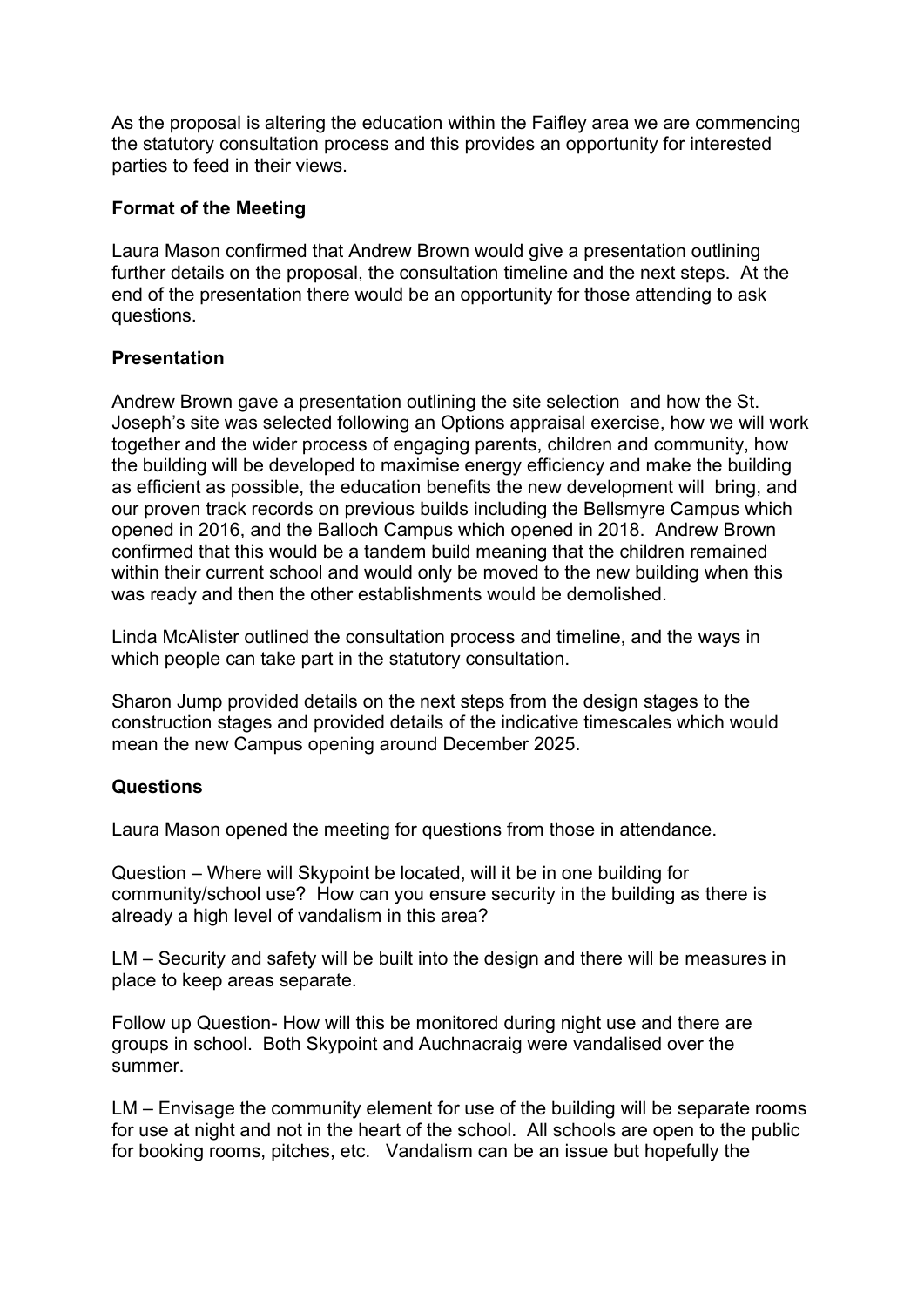community will be part of the solution working in partnership to stop the vandalism in schools.

SJ – There has been engagement with the Leisure Trust to understand the current use of Skypoint and this will be built into the design. The Design Team have experience from other projects and how to use spaces in a different way with community space for use at night; we are still at the early stage of consultation.

Question – Will Spark of Genius which is in Skypoint be included, would not be viable for these children to be put in with other children.

LM – Campus will include ELCC's, St. Joseph's Primary/Rainbow Base, Edinbarnet Primary and Skypoint. Spark of Genius would not be in the building.

AB – We have the huge benefit of the Design Team and Consultants to make sure we learn from other areas in the country who have introduced a Community Campus.

Question – Will the facilities in the new build be accessible for disabled if schools on different levels?

LM – Yes the campus will be fully compliant and accessible to everyone. In the new build at Renton each of the levels are accessible.

Question – Is it going to be a multi storey building?

LM – It may well be but this is still at the concept stage, but however many levels there are it will be accessible for children.

SJ – The current footprint for St. Joseph's is 3 storeys and it is possible that the new campus may be 3 storeys.

Question – During the building work will the outdoor classroom, Trim Trail and Train be used again or destroyed? Will that space need to be used as access?

LM – A question in relation to the Trim Trail was also raised at the earlier consultation meeting. Trim Trail has a 10 year expiry date. There will be further discussions and we will work with parents to see what can be put into the outdoor space to make it as exciting as possible. Health and wellbeing of the children will be part of the discussion.

Question – What is the Renton Campus like just now for outdoor play if they are going to be demolishing the old school? How will you manage if there were 500 children?

LM – During the demolition period the outdoor play area will not be as good as it will be, but every classroom has access to outdoor space.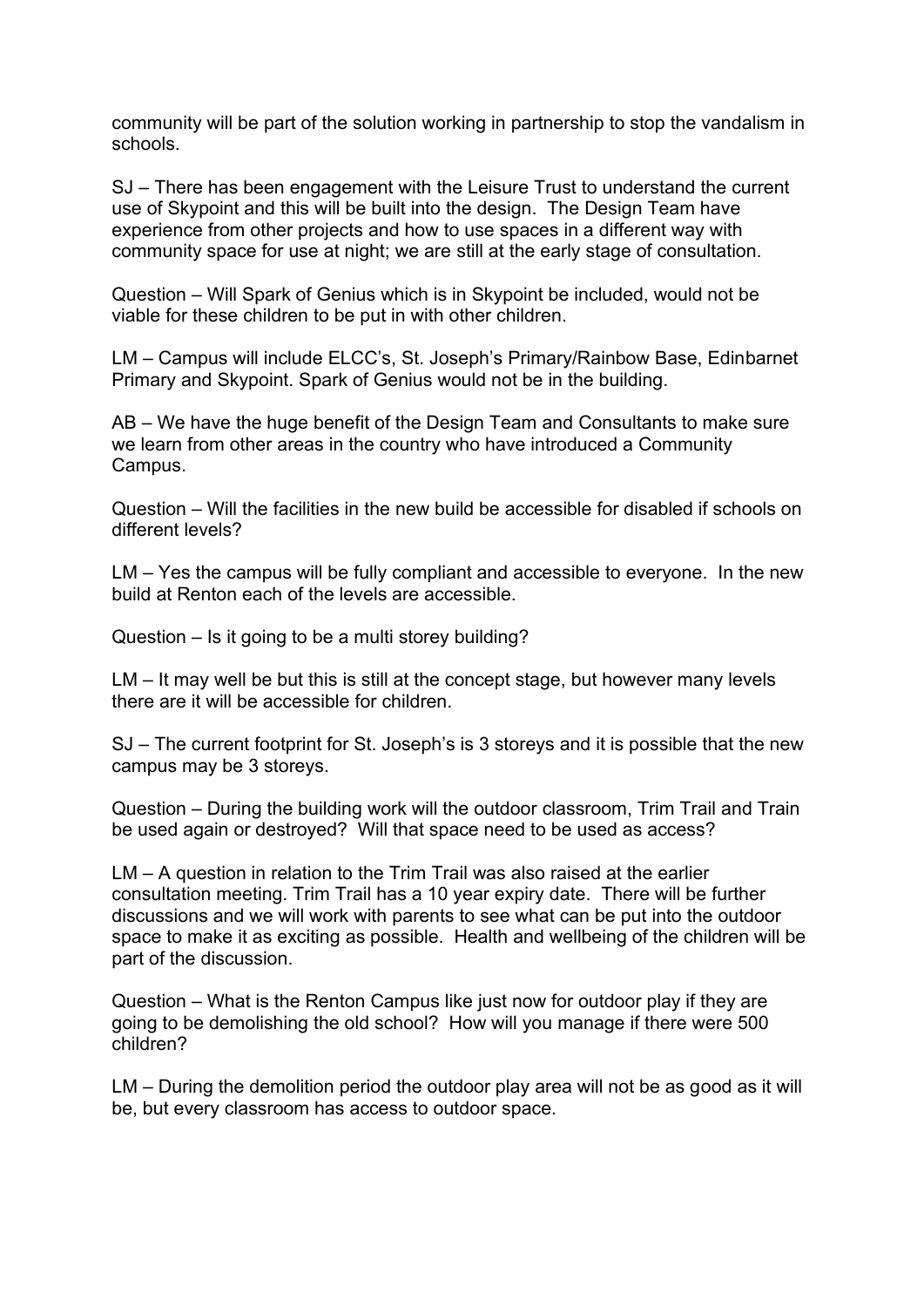AB – We have discussions with Headteachers on how we manage the number of children. The campus will be designed with this in mind and we will look at how to develop best use the space.

Question – How will this work in terms of staffing in the schools and nurseries if it is just one building?

LM – It is one building but the two primary schools will continue to operate as separate establishments with their own teaching and support staff and 2 separate entrances. Teaching staff for the denominational school will be approved by the church. Office staff will be in same area but schools separate from each other. There will be opportunities for staff to work on joint projects and the 2 primary schools have already engaged in joint projects.

Question – In the nursery will there still be 2 Heads or is it one?

LM - We are looking at one new Early Learning and Childcare Centre and this would have one management team. The model would be looked at as in other areas the Head Teacher is head of the ELCC. People would not be losing their jobs.

Question– Will the Rainbow Base be the same?

LM – Yes it will be bigger and better, and will continue to be part of St. Joseph's.

Question – The nursery is open 365 says will this remain the same?

LM – There is a mix across the authority of 52 week centres, term time centres, and a mix of both and the same approach will be taken.

Question – The deadline was December 2024 will this be when the schools move and the old school is demolished?

SJ – The timescales are indicative and we cannot provide further level of detail at this time. The build would have to be constructed and ready for use before we pupils can move into new build and we would aim to move over at convenient time for example October or Easter break.

Question – Trees at the side of St. Joseph's were mentioned in the presentation is this going to be a Forest School?

AB – The trees were mentioned in the context of their proximity to the site and how we can make use of outdoor space.

Question – Will the current boundary be moved?

SJ – The existing boundary and footprint is being looked at. Also looking at wider areas and greenspaces and working with Greenspace on site development.

Question – Will access be looked at as there is currently only one access of the main road?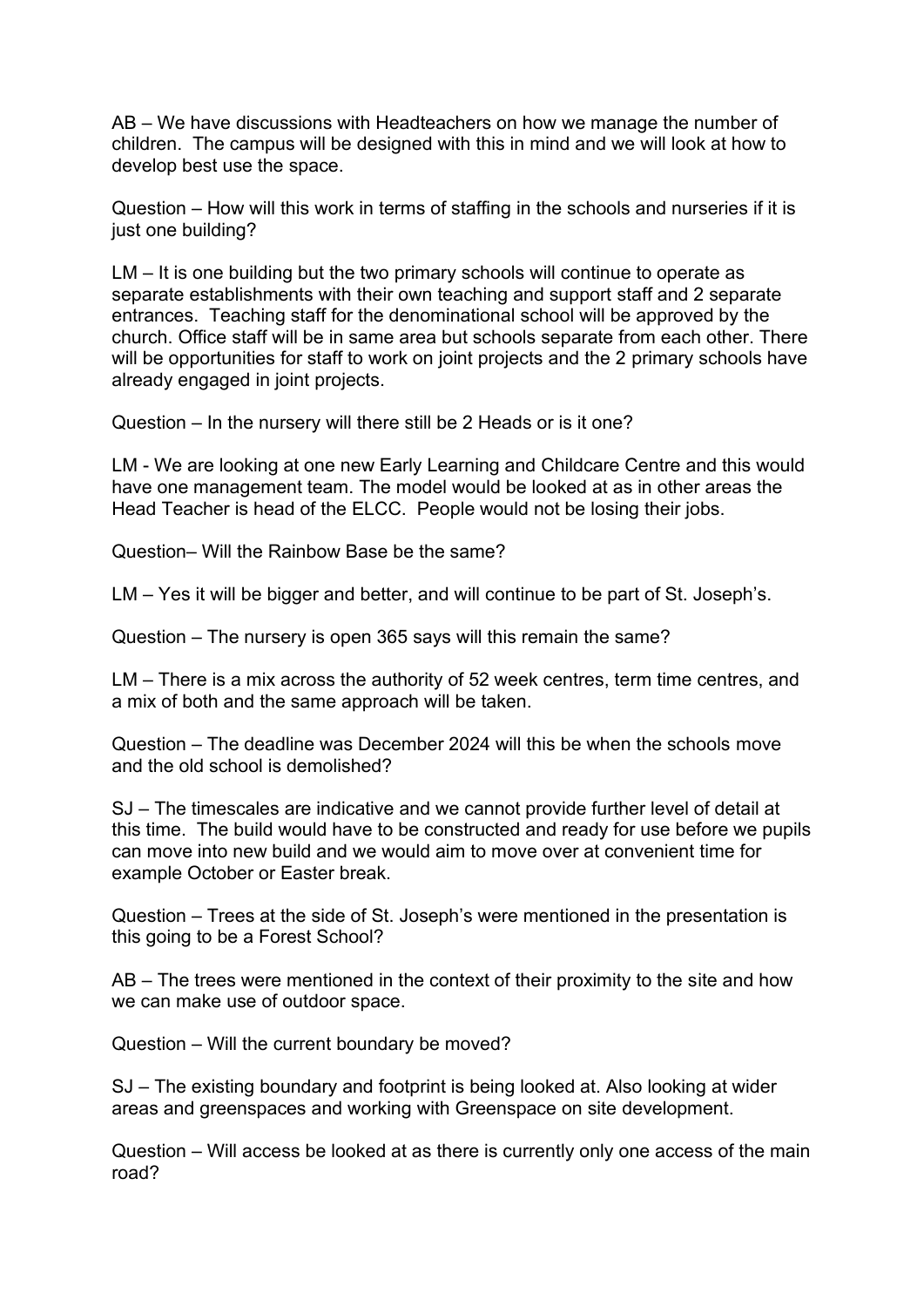LM – Every site has questions about traffic and there is money available within the budget to look at the road network and how that will work.

SJ – A traffic survey will be undertaken and this will look at traffic management at St. Joseph's and how this can be improved.

Question – Will it be a shared canteen/kitchen?

LM – Yes shared for everyone.

Question – Glasgow City Council has a no parking policy at schools which has helped is this something that would be put in place to alleviate traffic?

LM – There will be parking within the school. At this time there is no policy but this is something we can take into consideration if this is what people feel.

Comment – This makes a difference in Glasgow schools, and made it safer. Police were involved to make sure no-one did park.

LM – This will be taken into consideration.

Comment – St. Eunan's have a drive in/drop off point and this works.

LM – We will take these ideas into consideration. This works well when everyone adheres to this. It can case issues when some people park rather than dropping off.

Question – How will the Rainbow Base access sporting facilities, this can be a challenge due to the weather.

LM – The new building will be designed to make a difference to all children and meet the needs of all children.

Question – A community facility is really important. At what stage will we be able to give feedback on community proposals like the Community Hub? This is the biggest opportunity Faifley has had.

LM – Elected Members support notion of Community Hub. Community team will be engaging with community councils.

SJ – We will be working with the Community Team and Design Team and will be looking to engage at an early stage with the community on views on how they would like the space to look within the budget available. In process of developing questionnaire and looking to start the process around the end of October/early November.

Question – Can you be proactive in involving the community councils. We were not involved in the early discussions as only found out about them through the local newspaper. Going forward we need to get the information before the paper as we represent the community as a whole.